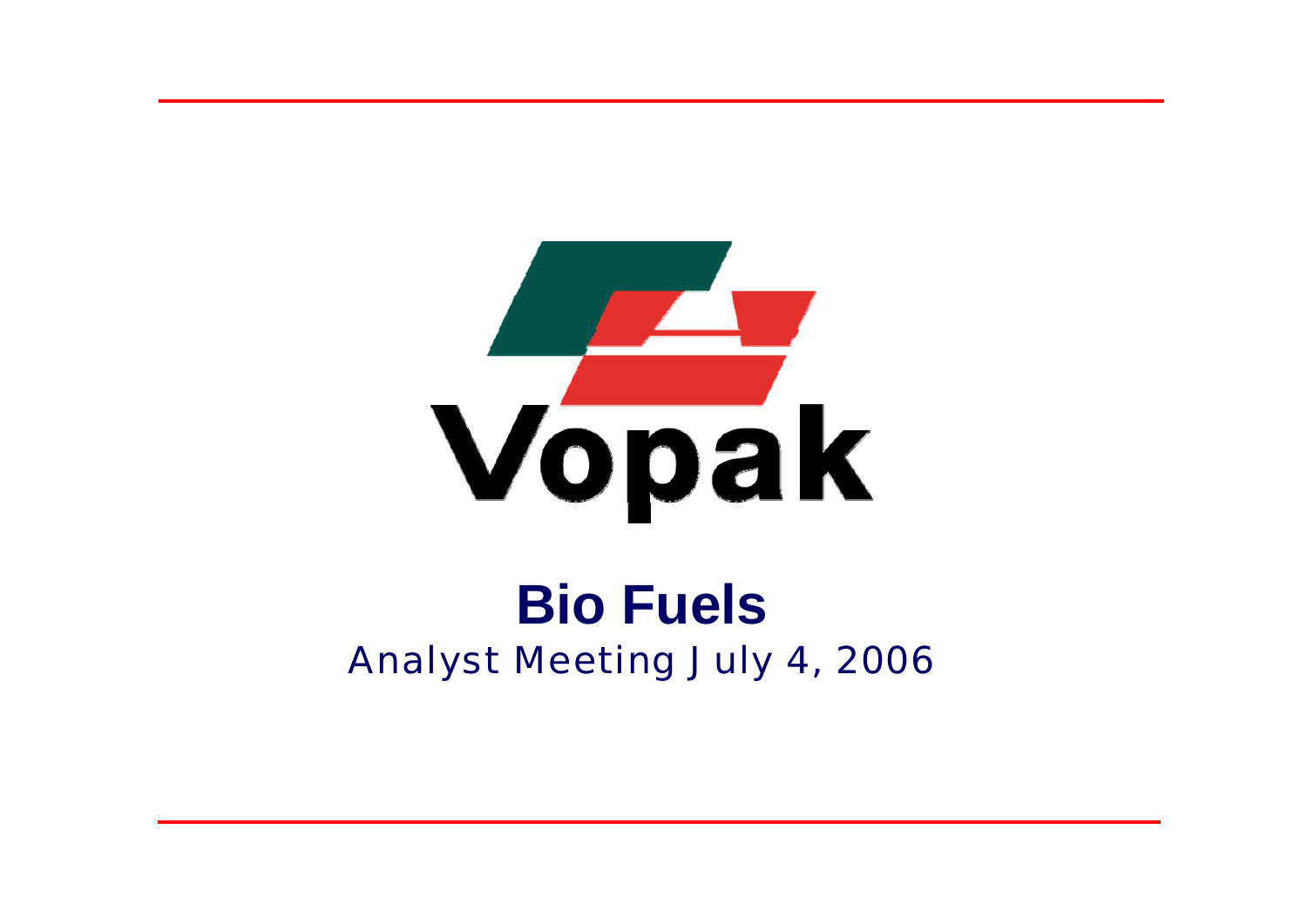#### Supporters of Renewable Fuels



**"The use of vegetable oils (bio diesel) for engine may seem insignificant today. But such oils may become in course of time as important as Petroleum and Coal tar products of the present time – Rudolf Diesel 1912"**

- $\bullet$ **Farmers, ranchers**
- $\bullet$  **Government through tax incentives designed to stimulate business growth**
- $\bullet$ **Environmentalists**
- $\bullet$ **Consumers**



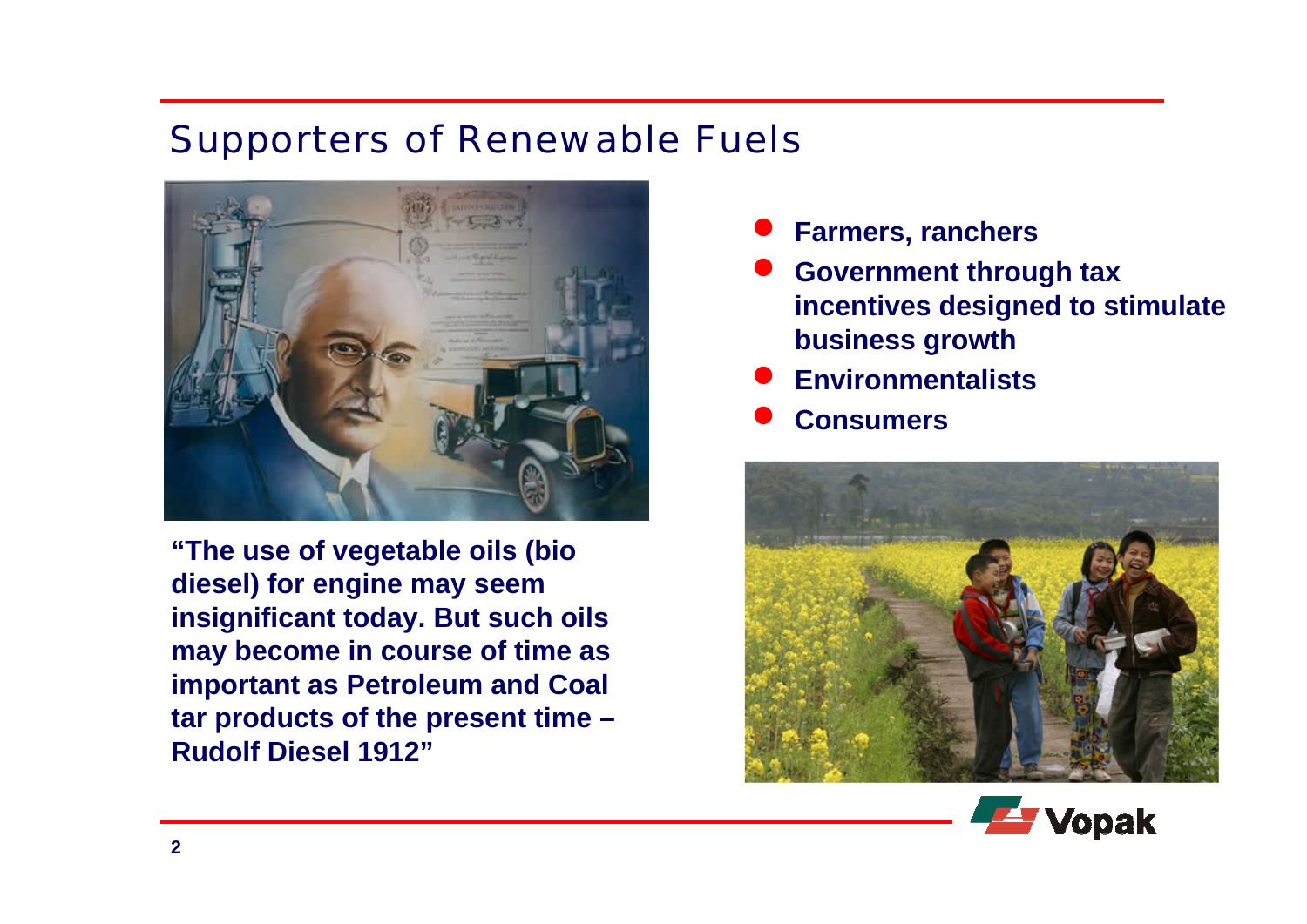#### Governmental policies drive the production and consumption of Bio Fuels

- $\bullet$  **EU – Bio fuels directive: 2010 – share of 5.75% for bio-ethanol and bio diesel:**
	- $\bullet$  **focus on bio fuels due to targets for reduction of emission (Kyoto)**
	- $\bullet$  **Reduction of mineral oil dependency and agricultural interests**
	- **Each member state can implement own tax incentives**
	- **Europe it the leading producer-region and market for bio diesel**
	- **Future talks: EU target 8% in 2015; French target of 7% in 2010 and 10% in 2015**
- $\bullet$  **USA - Focus on ethanol but the bio diesel market will grow with mandated use**
- $\bullet$  **Sweden has targeted independency from fossil fuel oil for the transportation sector by 2020**
- $\bullet$  **Other Countries - Brazil, China, Thailand, Malaysia have programs for bio fuels to reduce oil dependency, improve trade balance and reduce greenhouse gases**



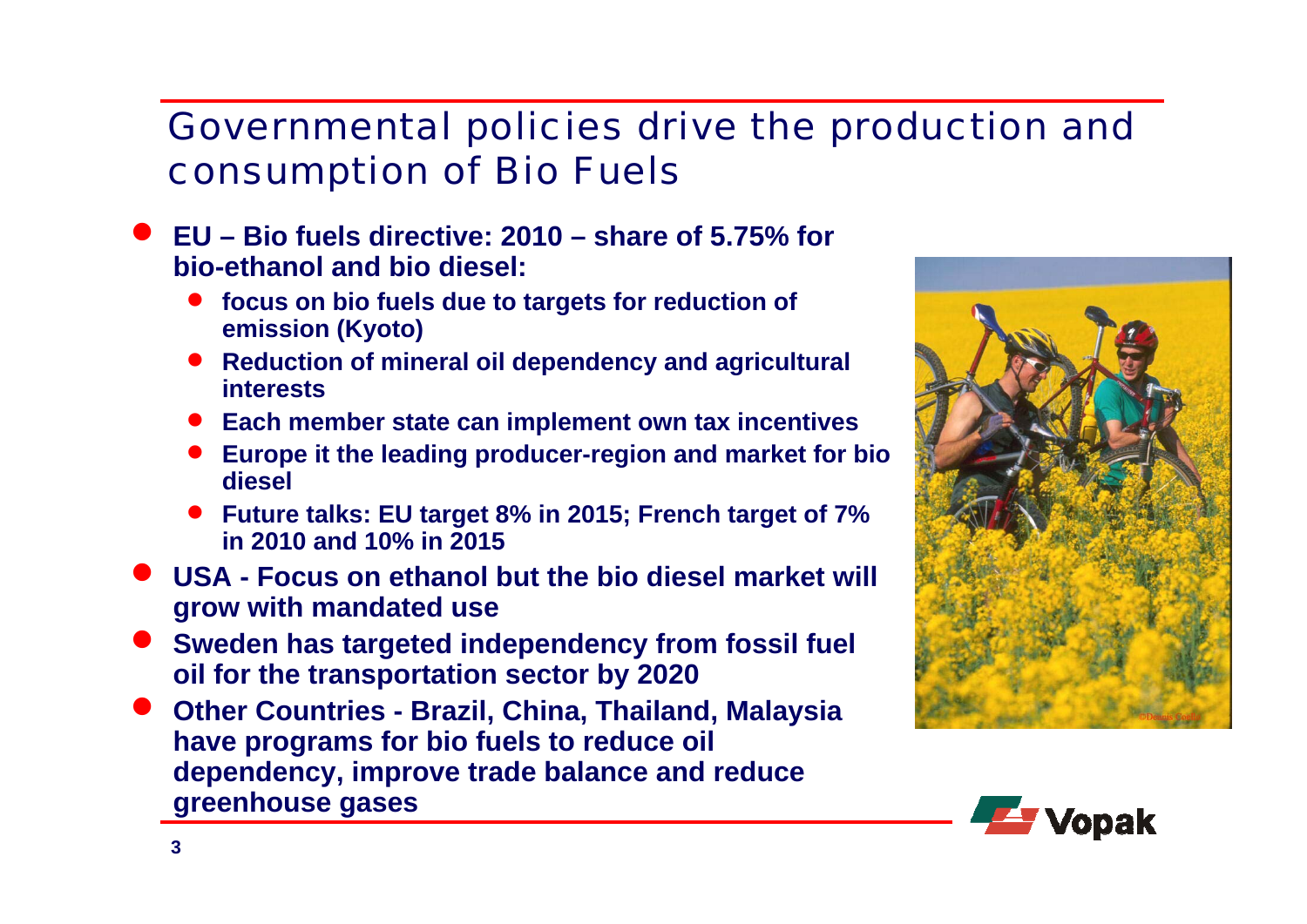#### Policies that promote the use of Bio Fuels in Europe

- $\bullet$  **Fiscal incentives/ Excise Duty exemption:** 
	- *Austria, Czech republic, France, Germany, Ireland, USA, Belgium*  **Carbon or CO2 tax** *Sweden*
- $\bullet$  **(Production) Subsidy:** 
	- • *Czech republic /* **Capital subsidy:** *Many countries*
- $\bullet$  **Mandatory Blending / Sales Obligation etc.:** 
	- • *UK, Netherlands (Sweden, Germany, Spain consider)*



- $\bullet$  **Voluntary agreement:** 
	- $\bullet$ *Portugal considers*

Mandatory blending and other obligations seem to become the preferred regulation

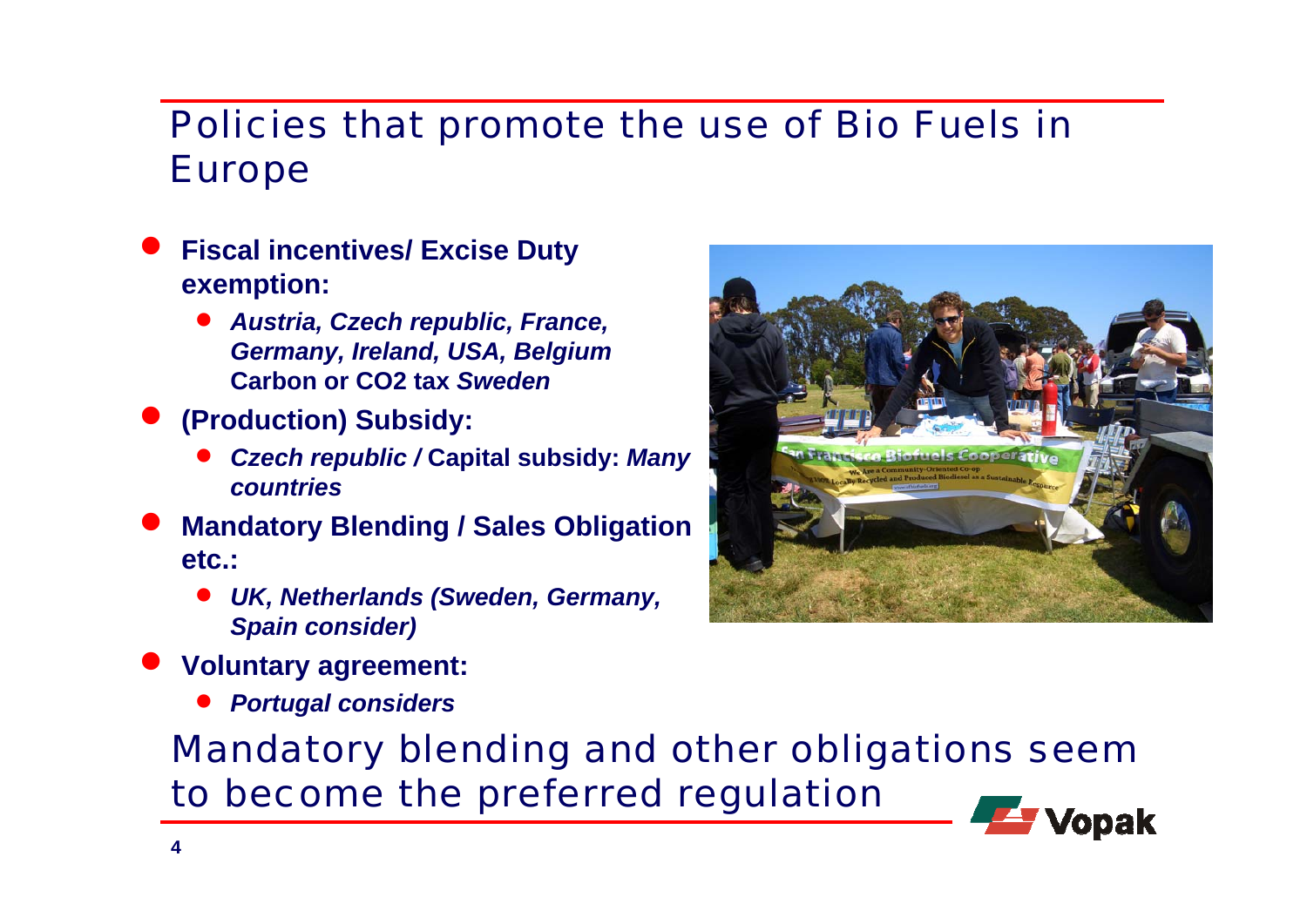### European Bio diesel production and demand has grown rapidly and leads the world

- $\bullet$  European production has expanded rapidly and is mainly based on Rapeseed
- $\bullet$ In the US production expansions are stepping up with Soybean oil as main feedstock
- Production of Bio diesel in Brazil is developing at a lower pace
- Plans for Palm Oil based Asian/Australian production are developing with Malaysia, Indonesia, China, India and Australia as the key countries





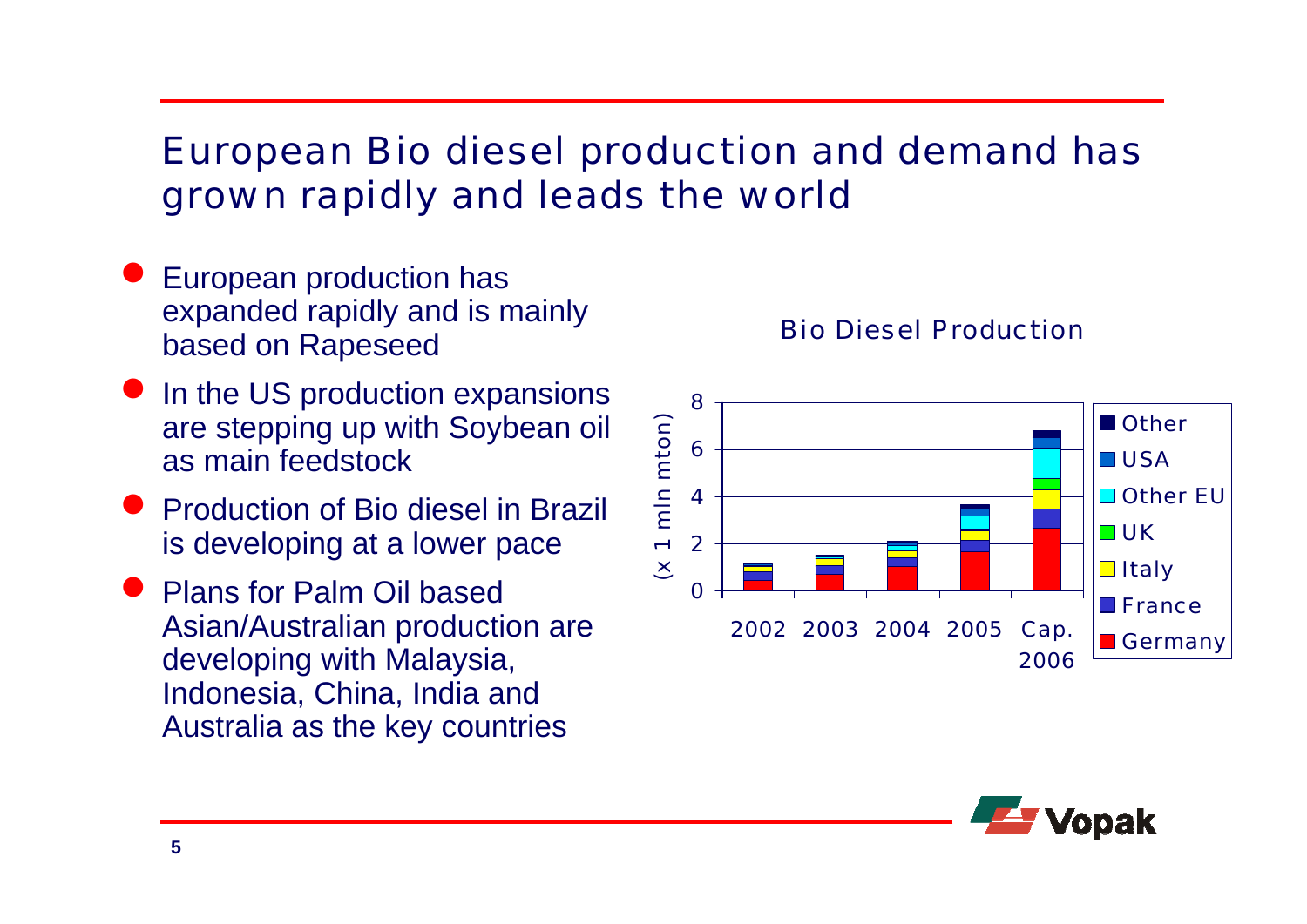### Substantial Growth is anticipated in the coming period

 $\bullet$  **IEA anticipates EU - Bio diesel production to reach 25 million M3 in 2020 and global ethanol production of 120 million M3**



**The anticipated growth forecast is confirmed by various market sources** 

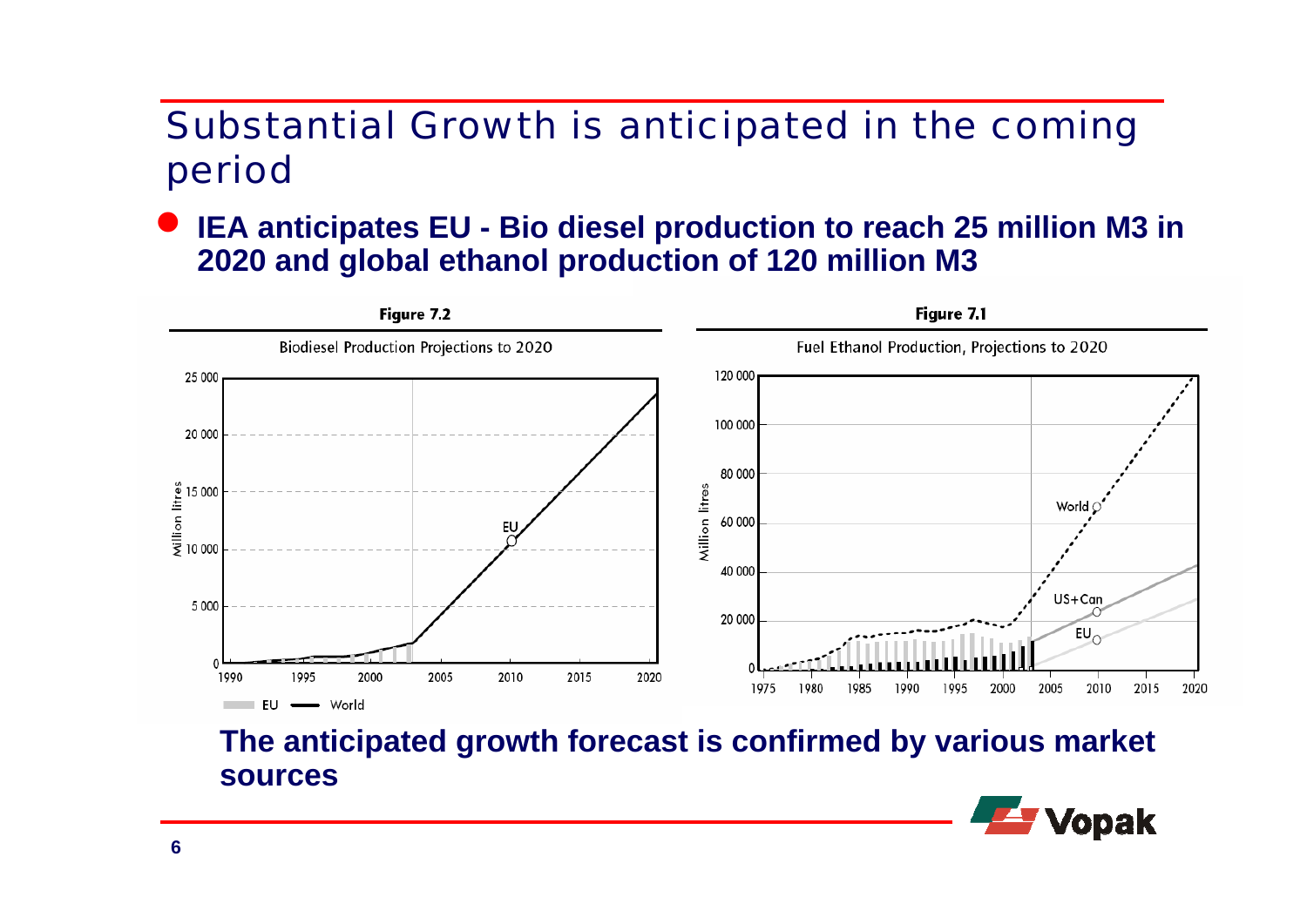### Production Technology will change over time

- **Until 2020 first generation Bio Diesel is expected to be competitive and its economical live can be extended through integration with other production units which will emerge**
- $\bullet$  **The evolution of the Fischer-Tropsch (FT) Bio diesel technology is anticipated to become the dominant technology from around 2020 from both a cost and Greenhouse gas emission point of view.**



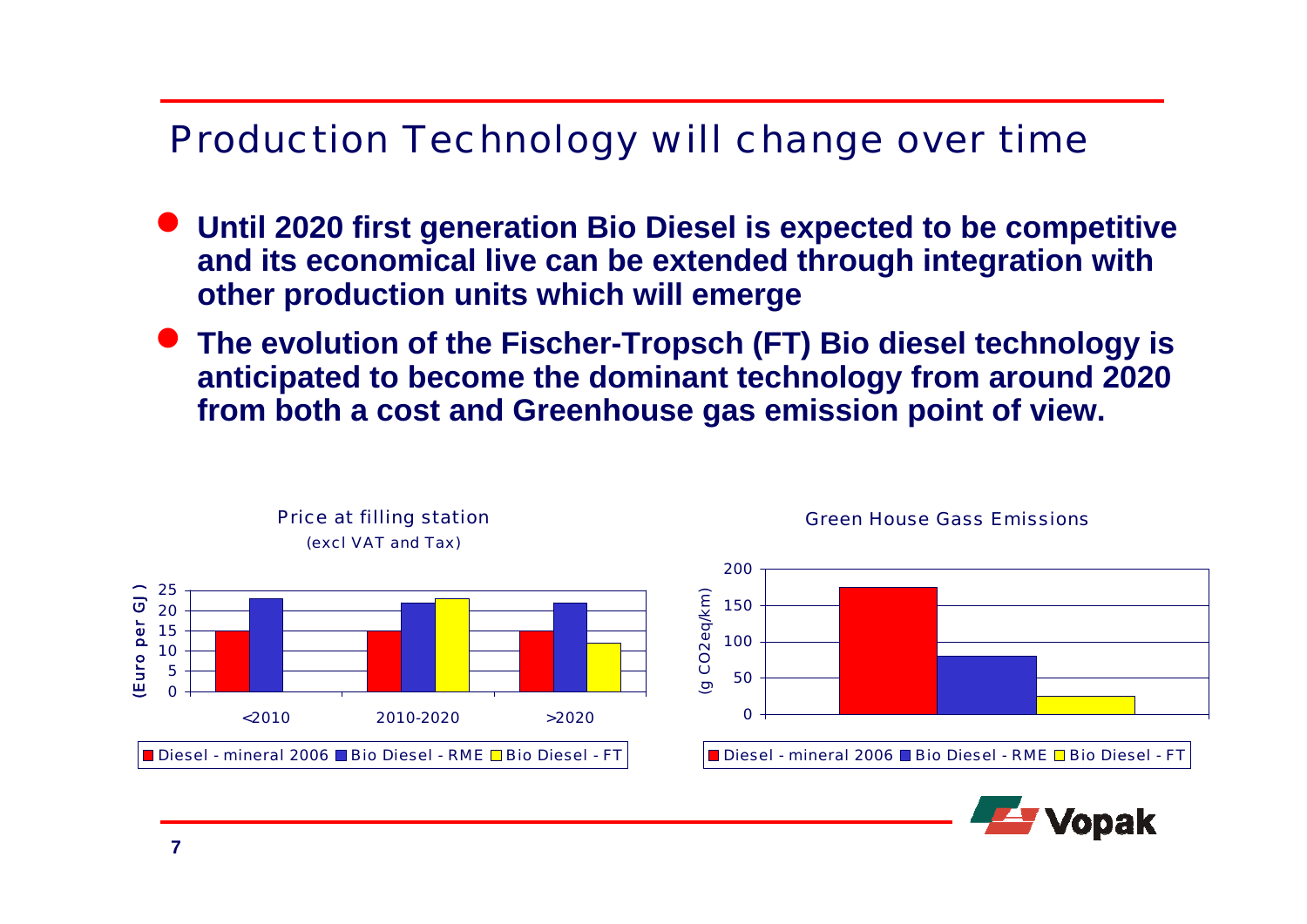#### Global impact of Bio Diesel: Industrial co-siting, Logistic Flows of vegetable feedstock and Bio Diesel, blending requirements



**Current industrial co-siting locations**



**Vegetable feedstock <b>Finished products**